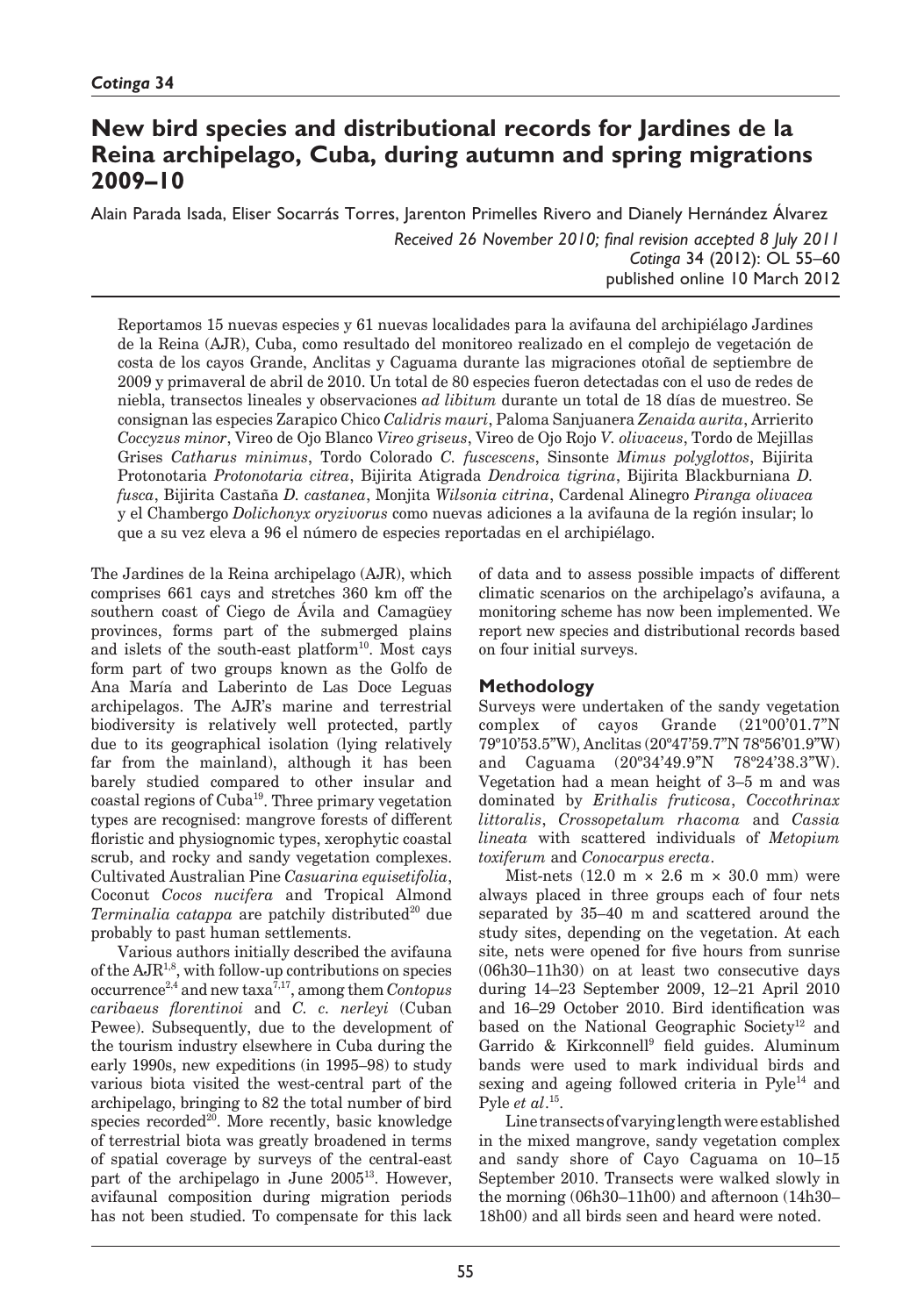For each new record we present general comments on the species' status and abundance in Cuba9,11 together with brief details of our observations in AJR. We follow the systematic order and species names of the AOU and its most recently published supplement<sup>5</sup>.

# **Results**

Sampling of three different cays in the AJR yielded 15 new species for the archipelago and 61 other distributional records (i.e. new bird records for individual cays). Overall, 80 bird species were recorded during our field surveys, or 90% of the total number of species known from the region (Appendix 1).

**Western Sandpiper** *Calidris mauri*.—Common transient and possibly rare winter resident in Cuba. We observed a single on a patch of rocky coast on Cayo Anclitas on 13 September 2009.

**Zenaida Dove** *Zenaida aurita*.—Common permanent resident in Cuba and nearby archipelagos. We captured an adult (sex unknown) on Cayo Anclitas and observed another on Cayo Caguama, on 15 and 21 September 2009, respectively. These are the first records in the AJR. Other species of *Zenaida*—White-winged Dove *Z. asiatica* and Mourning Dove *Z. macroura*—are known from several localities and well-established populations in the AJR.

**Mangrove Cuckoo** *Coccyzus minor*.—Common permanent resident in Cuba. One that 'bounced' out of a mist-net in the sandy vegetation complex on Cayo Anclitas on 18 October 2010 is the first record in the AJR.

**White-eyed Vireo** *Vireo griseus*.—Common winter resident in Cuba. Occurrence in AJR is based on the capture of two immatures (sex unknown) in the sandy vegetation complex of cayos Anclitas and Grande on 18 and 22 October 2010, respectively.

**Red-eyed Vireo** *Vireo olivaceus*.—Common transient in Cuba. The first records in the AJR involved two immatures (sex unknown) trapped on cayos Grande and Anclitas on 19 September 2009 and 18 October 2010, respectively.

**Grey-cheeked Thrush** *Catharus minimus*.— Uncommon transient and winter resident in Cuba. The first record for the AJR was an adult female trapped in the sandy coastal scrub of Cayo Anclitas on 20 April 2010.

**Veery** *Catharus fuscescens*.—Rare transient in Cuba. Two first-summer individuals (sex unknown) that were captured on 20–21 April 2010 in the

sandy coastal scrub of Cayo Anclitas, were the first records in the AJR.

**Northern Mockingbird** *Mimus polyglottos*.— Abundant permanent resident in Cuba and on many offshore cays. One was observed in the easternmost part of the archipelago, in sandy coastal scrub on Cayo Caguama on 20 April 2010. There was a previous sighting at the same locality in June  $2005^{\tilde{2}0}$ .

**Cape May Warbler** *Dendroica tigrina*.—Common transient and winter resident in Cuba and nearby archipelagos, but not previously reported in the AJR. We trapped an immature male in sandy coastal scrub on Cayo Caguama on 22 September 2009. Subsequently, five were trapped on Cayo Grande on 12–13 April 2010 and several seen on Cayo Anclitas on 20 April 2010. These first records for the AJR suggest that the species is a common migrant.

**Blackburnian Warbler** *Dendroica fusca*.—Rare transient in Cuba, the Isle of Pines and Cayo Coco. The first record in the AJR involved a presumed first-winter foraging in short vegetation near the sandy shore of Cayo Caguama in September 2010.

**Bay-breasted Warbler** *Dendroica castanea*.— Rare transient in Cuba. An immature male trapped in the sandy vegetation complex of Cayo Grande on 21 October 2010 is the first record in the AJR.

**Prothonotary Warbler** *Protonotaria citrea*.— Uncommon transient in Cuba. An immature female trapped on Cayo Grande on 20 September 2009 is the first record in the AJR.

**Hooded Warbler** *Wilsonia citrina*.—Common transient and rare winter resident in Cuba. An adult and immature male trapped in sandy coastal scrub on cayos Anclitas and Grande on 16 and 18 September 2009, respectively, are the first records for the AJR.

**Scarlet Tanager** *Piranga olivacea*.—Rare transient in Cuba. An immature female trapped in sandy coastal scrub on Cayo Caguama on 22 September 2009 is the first record for the AJR. Subsequently, two immatures (one female, one male) were mist-netted in the sandy vegetation complex of Cayo Grande on 22 October 2010.

**Bobolink** *Dolichonyx oryzivorus*.—Uncommon transient in Cuba. An adult male was observed in the environs of the Tortuga Hotel on Cayo Anclitas on 16 April 2010.

In summary, 92 hours of mist-netting, 15 hours of line transect and 112 hours of opportunistic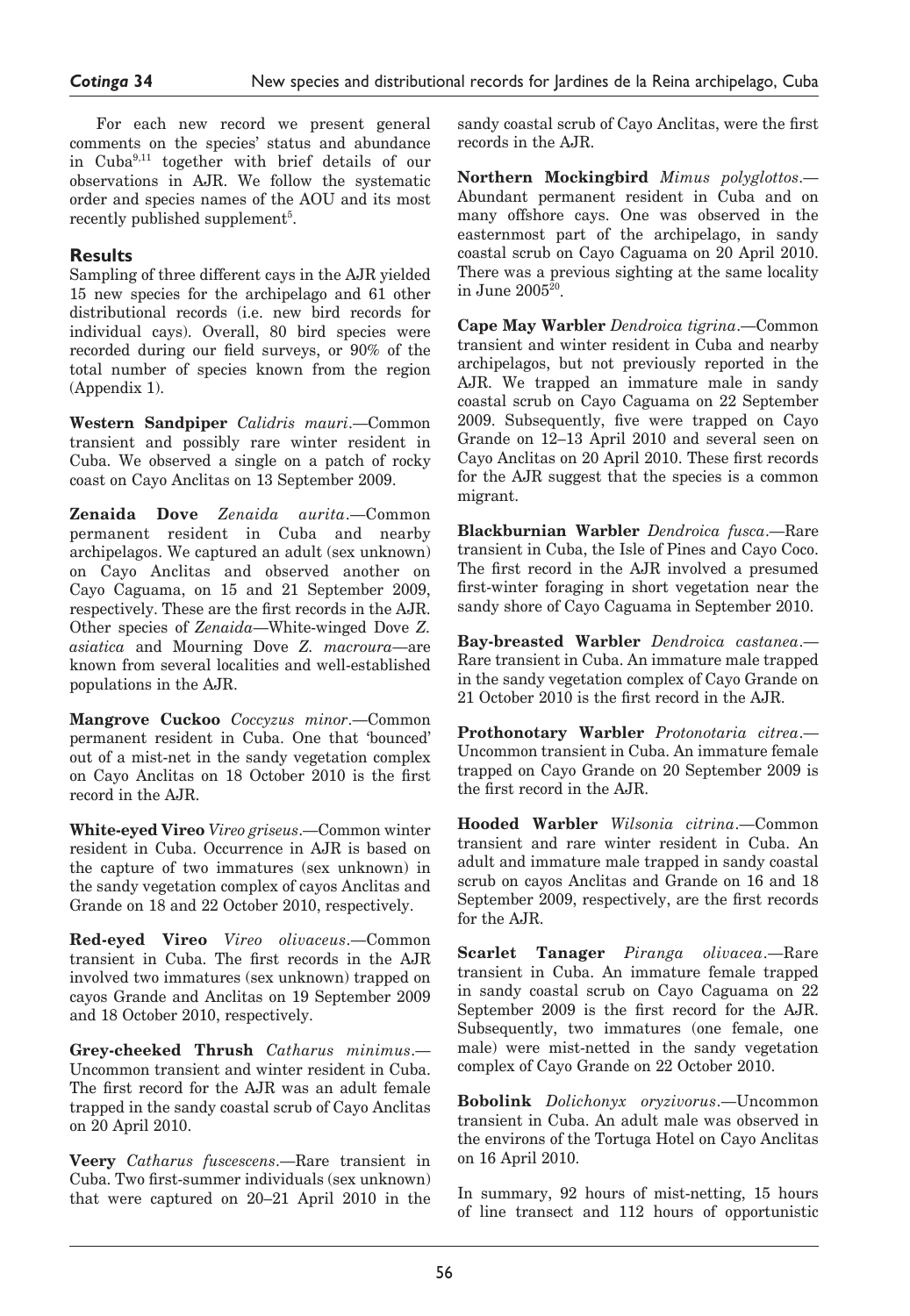observations in the AJR during autumn and spring migrations (2009–10) yielded 80 species, among them 15 additions to the total bird list for the archipelago (bringing it to 96). The avifauna of Cayo Caguama—an island hardly surveyed before during migration—increased by 33 species, whilst those of cayos Grande and Anclitas increased by 18 and ten species, respectively. These findings contribute to the growing body of knowledge identifying Cuba as an important wintering and stopover site for many Nearctic migrants, and indicate how relatively small sampling effort in insufficiently surveyed areas can yield interesting results<sup>21</sup>. Furthermore, records of some passerines not detected aurally or visually highlight the importance of mist-netting as a component of species inventories $3,16$  despite being time-intensive and requiring special training<sup>6</sup>. Continued field work in little-explored areas such as the AJR during migration will further our understanding of the status and distribution of all Cuban birds. This information will be especially valuable to understand the true wintering ranges<sup>18</sup> and winter ecology of Nearctic–Neotropical migrants, many of which are in decline.

## **Acknowledgements**

We thank Orelvis Vivero Reyes and Liván Rodríguez for assisting in the data collection and Jill Key and George Wallace who kindly provided numerous comments and suggestions on the pre-submission draft. Andy Mitchell and Arturo Kirkconnell refereed the submitted version. We are also grateful for logistical support provided by Azulmar personnel and to Idea Wild for equipment.

## **References**

- 1. Bond, J. (1956) *Checklist of birds of the West Indies*. Fourth edn. Philadelphia: Academy of Natural Sciences of Philadelphia.
- 2. Bond, J. (1984) *Twenty-fifth supplement to the Check-list of birds of the West Indies*. Philadelphia: Academy of Natural Sciences of Philadelphia.
- 3. Blake, J. G. & Loiselle, B. A. (2001) Bird assemblages in second growth and old-growth forests, Costa Rica: perspectives from mist nets and point counts. *Auk* 118: 304–326.
- 4. Buden, D. W. & Olson. S. L. (1989) The avifauna of the cayerias of southern Cuba, with the ornithological results of the Paul Bartsch expedition of 1930. *Smiths. Contrib. Zool*. 477: 1–34.
- 5. Chesser, R. T., Banks, R. C., Barker, F. K., Cicero, C., Dunn, J. L., Kratter, A. W., Lovette, I. J., Rasmussen, P. C., Remsen, J. V., Rising, J. D., Stotz, D. F. & Winker, K. (2010) Fifty-first supplement to the American Ornithologists' Union *Check-List of North American birds*. *Auk* 127: 726–744.
- 6. Dunn, E. H. & Ralph, C. J. (2004) Use of mist nets as a tool for bird population monitoring. *Stud. Avian Biol*. 29: 1–6.
- 7. Garrido, O. H. (1978) Nuevo Bobito Chico (Aves: Tyrannidae) para Cuba. *Acad. Cienc. Cuba, Inst. Zool., Inf. Cient.-Téc*. 68: 1–6.
- 8. Garrido, O. H. & García, F. (1975) *Catálogo de las aves de Cuba*. La Habana: Academia de Ciencias de Cuba.
- 9. Garrido, O. H. & Kirkconnell, A. (2000) *Field guide to the birds of Cuba*. Ithaca, NY: Cornell University Press.
- 10. Instituto de Geografía de la Academia de Ciencias de Cuba (1989) *Nuevo atlas nacional de Cuba*. La Habana: Instituto de Geodesia y Cartografía.
- 11. Llanes, A., González, H., Sánchez, B. & Pérez, E. M. (2002) Lista de las aves registradas para Cuba. In: González, H. A. (ed.) *Aves de Cuba*. Vaasa: UPC Press.
- 12. National Geographic Society (1999) *Field guide to the birds of North America*. Third edn. Washington DC: National Geographic Society.
- 13. Parada, A. & Barreto, A. A. (2005) Avifauna de la región centro-oriental del Archipiélago Jardines de la Reina, Cuba. *Mem. V Taller de Biodiversidad BIOECO*.
- 14. Pyle, P. (1997) *Identification guide to North American birds*, 1. Bolinas, CA: Slate Creek Press.
- 15. Pyle, P., McAndrews, A., Veléz, P., Wilkerson R. L., Siegel R. B. & DeSante, D. F. (2004) Molt patterns and age and sex determination of selected southeastern Cuban landbirds. *J. Field Orn*. 75: 136–145.
- 16. Rappole, J. H., Winker, K. & Powell, G. V. N. (1998) Migratory bird habitat use in southern Mexico: mist nets versus point counts. *J. Field Orn*. 69: 635–643.
- 17. Regalado Ruíz, P. (1977) Nueva subespecie de *Contopus caribaeus* (Aves) para Cuba. *Rev. Forestal Nos*. 1–2: 37–40.
- 18. Remsen, J. V. (2001) True winter range of the Veery (*Catharus fuscescens*): lessons for determining winter ranges of species that winter in the tropics. *Auk* 118: 838–848.
- 19. Socarrás, E. T. (ed.) (2000) *Conservación de la naturaleza y desarrollo del turismo en el sub-archipiélago Jardines de la Reina*. Ciego de Ávila: Biblioteca Centro de Investigaciones de Ecosistemas Costeros.
- 20. Socarrás Torres, E., Parada Isada, A., López Rojas, M., Gómez Fernández, R. & Aguilar Velis, A. (2006) Biota terrestre ecosistema Jardines de la Reina. In: Pina, F. A. (ed.) *Ecosistemas costeros: biodiversidad y gestión de recursos naturales. Compilación por el XV aniversario del CIEC. Sección II. Ecosistemas del norte de la provincia Ciego de Ávila*. Ciego de Ávila: Ed. CUJAE.
- 21. Wallace, G. E., Wallace, E., Froehlich, D., Walker, B., Kirkconnell, A., Socarrás Torres, E., Carlisle, H. L. & Machell, E. (1999) Hermit Thrush and Black-throated Gray Warbler, and other significant bird records from Cayo Coco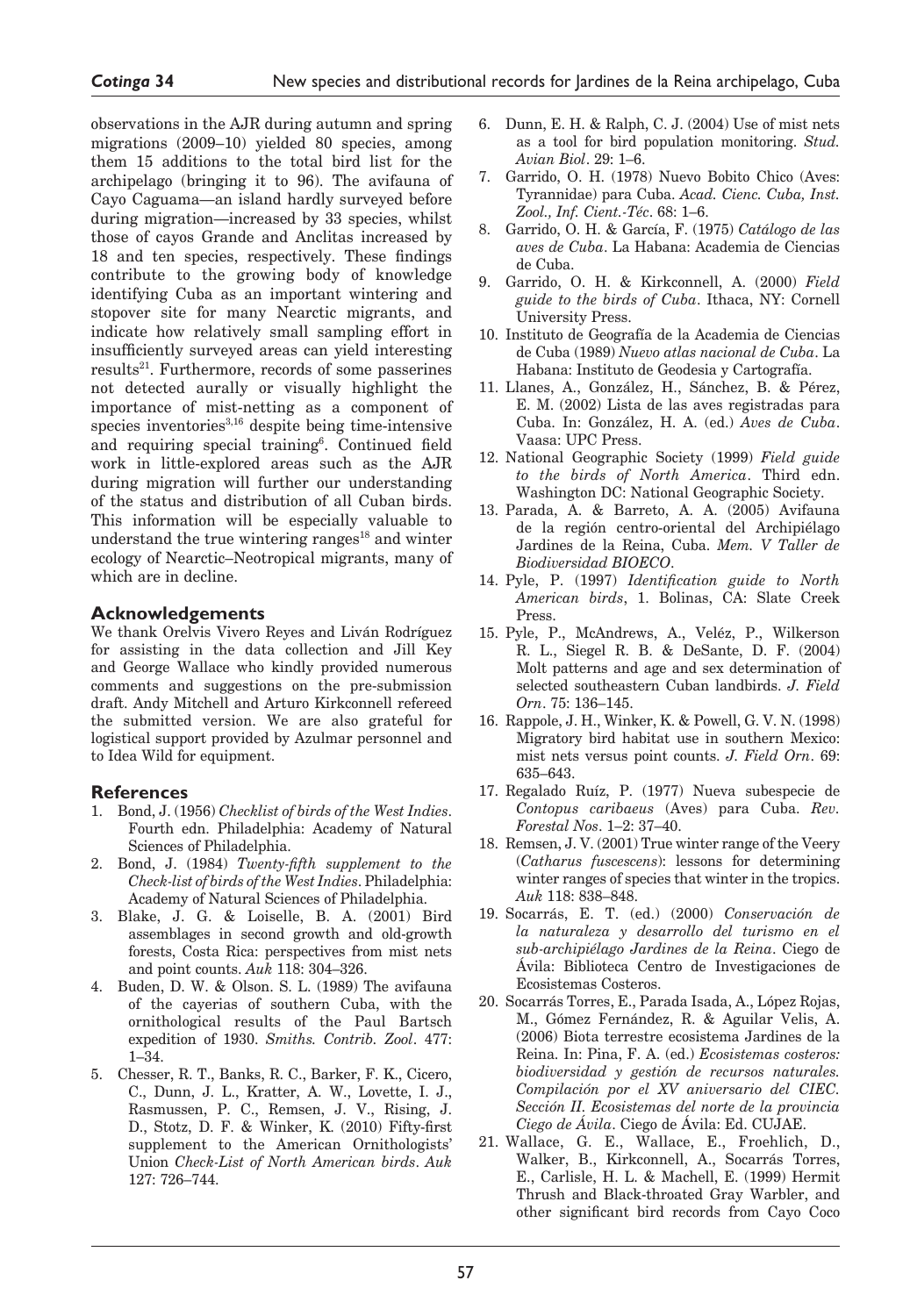and vicinity, Ciego de Avila province, Cuba, 1995–1997. *Florida Field Natur*. 27(2): 37–76.

## **Alain Parada Isada**

*Centro de Investigaciones de Ecosistemas Costeros, Cayo Coco, CP 69400, Cuba. E-mail: alain@ciec.fica. inf.cu.*

## **Eliser Socarrás Torres**

*Agencia de Viajes Cubanacán, Cayo Coco, CP 69400, Cuba.*

#### **Jarrenton Primelles Rivero**

*Centro de Investigaciones de Medio Ambiente de Camagüey, Calle Cisneros 105 e / Pobre y Ángel, Camagüey, CP 70100, Cuba. E-mail: primelles@cimac. cu.*

## **Dianely Hernández Álvarez**

*Centro de Investigaciones de Ecosistemas Costeros, Cayo Coco, CP 69400, Cuba. E-mail: dianely@ciec. fica.inf.cu.*

**Appendix 1.** List of bird species recorded during 2009–10 field work on cayos Anclitas (AN), Grande (GR) and Caguama (CA), Jardines de la Reina archipelago, Cuba. Endemism: EG = endemic genus; ES = endemic species; ESS = endemic subspecies. Evidence:  $\overline{S}$  = sight record; T = mist-net capture. \* = new locality;  $**$  = new record for the archipelago.

| Species / Dates and localities $\rightarrow$                            | September 2009 |           |                | <b>April 2010</b> |           | September 2010 | October 2010 |           |       |
|-------------------------------------------------------------------------|----------------|-----------|----------------|-------------------|-----------|----------------|--------------|-----------|-------|
| t                                                                       | AN             | <b>GR</b> | <b>CA</b>      | AN                | <b>GR</b> | <b>CA</b>      | AΝ           | <b>GR</b> | СA    |
| <b>ANATIDAE</b>                                                         |                |           |                |                   |           |                |              |           |       |
| Blue-winged Teal Anas discors                                           |                |           | $S^*$          |                   |           |                |              |           |       |
| <b>FREGATIDAE</b>                                                       |                |           |                |                   |           |                |              |           |       |
| Magnificent Frigatebird Fregata magnificens<br><b>PHALACROCORACIDAE</b> | S              | S         | S              | S                 | S         | S              | S            | S         | S     |
| Double-crested Cormorant Phalacrocorax auritus                          | S              | S         | S              | S                 | S         | S              | S            | S         | S     |
| <b>ANHINGIDAE</b>                                                       |                |           |                |                   |           |                |              |           |       |
| Anhinga Anhinga anhinga                                                 |                | S         |                |                   |           | $S^*$          |              |           |       |
| PELECANIDAE                                                             |                |           |                |                   |           |                |              |           |       |
| Brown Pelican Pelecanus occidentalis                                    | S              | S         | S              | S                 | S         | S              | S            | S         | S     |
| <b>ARDEIDAE</b>                                                         |                |           |                |                   |           |                |              |           |       |
| Great Blue Heron Ardea herodias                                         | S              | S         | S              | S                 |           | S              | S            | S         |       |
| Great Egret A. alba                                                     | S              | S         | S              | S                 | ς         | S              | S            | S         | S     |
| Snowy Egret Egretta thula                                               | S              | S*        | $\mathsf{S}^*$ |                   | S         | S              |              |           |       |
| Little Blue Heron E. caerulea                                           |                |           | $S^*$          | S                 |           | S              |              |           |       |
| Reddish Egret E. rufescens                                              |                |           | $S^*$          | S                 |           | S              |              |           |       |
| Tricoloured Heron E. tricolor                                           |                |           | S              | S                 |           | S              |              |           |       |
| Cattle Egret Bubulcus ibis                                              |                |           |                | $\mathsf{S}^*$    |           |                | S            |           |       |
| Green Heron Butorides virescens                                         | S              |           |                | S                 |           | $S^*$          | S            |           |       |
| <b>THRESKIORNITHIDAE</b>                                                |                |           |                |                   |           |                |              |           |       |
| White Ibis Eudocimus albus                                              | S              |           |                | S                 |           | $S^*$          |              |           |       |
| Roseate Spoonbill Platalea ajaja                                        | S              |           |                | S                 |           |                |              |           |       |
| <b>CATHARTIDAE</b>                                                      |                |           |                |                   |           |                |              |           |       |
| Turkey Vulture Cathartes aura                                           | S              | S         | S              | S                 | S         | S              | S            | S         | S     |
| <b>PANDIONIDAE</b>                                                      |                |           |                |                   |           |                |              |           |       |
| Osprey Pandion haliaetus                                                | S              |           | S              | S                 | ς         |                | S            | S         | S     |
| <b>ACCIPITRIDAE</b>                                                     |                |           |                |                   |           |                |              |           |       |
| Cuban Black Hawk Buteogallus gundlachii (ES)                            | S              |           | S              | S                 |           | ς              |              |           | S     |
| <b>FALCONIDAE</b>                                                       |                |           |                |                   |           |                |              |           |       |
| Merlin Falco columbarius                                                |                |           |                |                   | S*        |                |              |           |       |
| Peregrine Falco peregrinus                                              |                |           |                |                   |           |                |              |           | $S^*$ |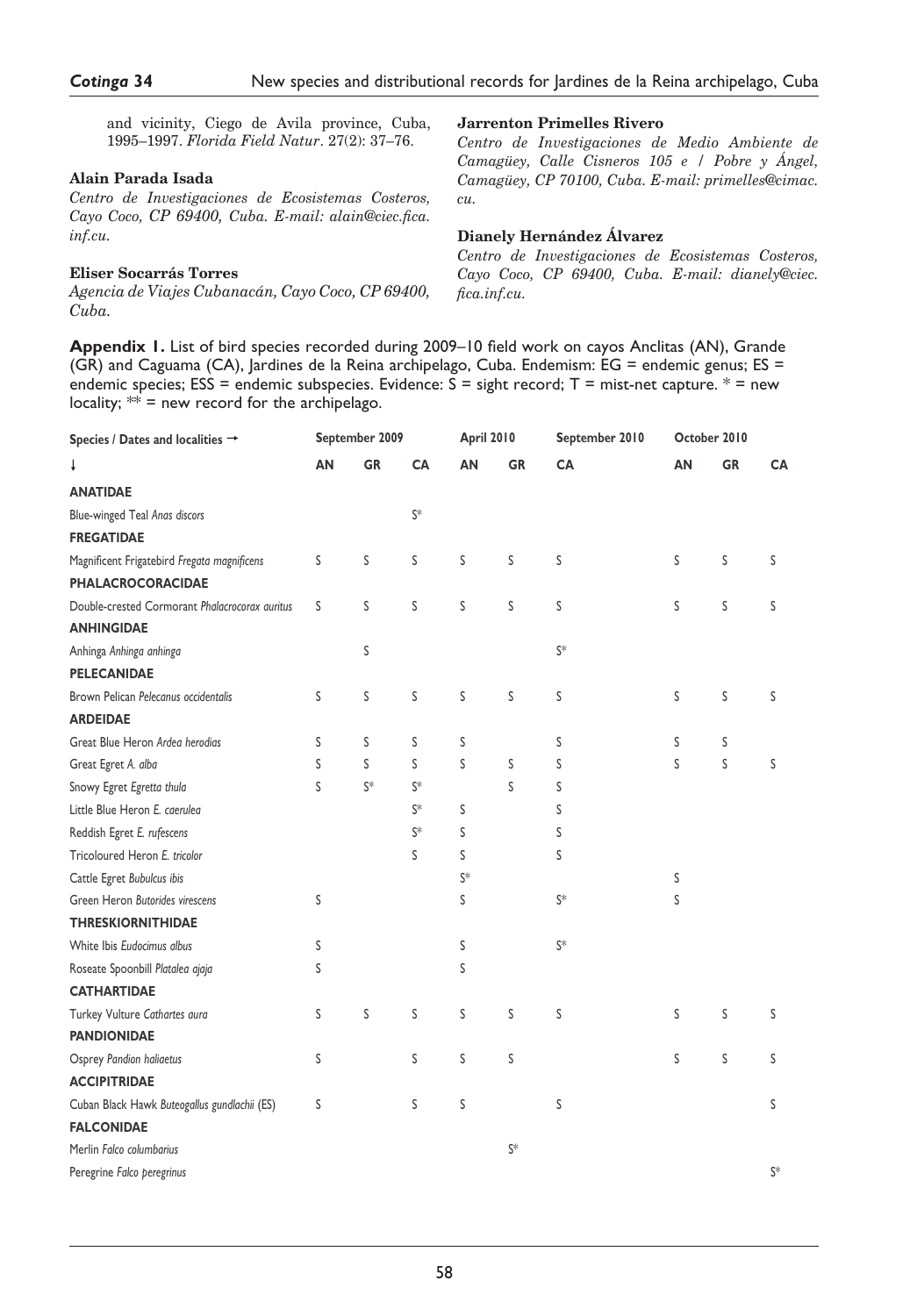| Species / Dates and localities $\rightarrow$                | September 2009        |                | <b>April 2010</b> |                | September 2010 | October 2010   |                   |           |     |
|-------------------------------------------------------------|-----------------------|----------------|-------------------|----------------|----------------|----------------|-------------------|-----------|-----|
| Ť                                                           | AN                    | GR             | CA                | AN             | <b>GR</b>      | CA             | AN                | <b>GR</b> | CA  |
| <b>RALLIDAE</b>                                             |                       |                |                   |                |                |                |                   |           |     |
| Clapper Rail Rallus longirostris                            |                       | S*             | $S^*$             |                | S              |                |                   | S         |     |
| <b>CHARADRIIDAE</b>                                         |                       |                |                   |                |                |                |                   |           |     |
| Black-bellied Plover Pluvialis squatarola                   |                       | S              | $S^*$             |                |                | S              |                   |           |     |
| Wilson's Plover Charadrius wilsonia                         | S                     |                | S                 |                |                | S              |                   |           |     |
| Semipalmated Plover C. semipalmatus                         |                       |                | S*                |                |                |                |                   |           |     |
| Killdeer C. vociferus                                       |                       |                |                   |                |                | $\mathsf{S}^*$ |                   |           |     |
| <b>RECURVIROSTRIDAE</b>                                     |                       |                |                   |                |                |                |                   |           |     |
| Black-necked Stilt Himantopus mexicanus                     |                       |                | $S^*$             |                |                |                |                   |           |     |
| <b>SCOLOPACIDAE</b>                                         |                       |                |                   |                |                |                |                   |           |     |
| Greater Yellowlegs Tringa melanoleuca                       |                       |                | S*                |                |                |                |                   |           |     |
| Willet T. semipalmata                                       | S                     |                |                   |                |                |                |                   |           |     |
| Spotted Sandpiper Actitis macularius                        |                       | $\mathsf{S}^*$ |                   |                |                | $S^*$          |                   |           |     |
| Ruddy Turnstone Arenaria interpres                          | S                     |                | $S^*$             |                |                | S              | S                 |           |     |
| Western Sandpiper Calidris mauri                            | $S^{\ast \circ \ast}$ |                |                   |                |                |                |                   |           |     |
| Least Sandpiper C. minutilla                                |                       | $\mathsf{S}^*$ | $S^*$             |                |                |                |                   |           |     |
| <b>LARIDAE</b>                                              |                       |                |                   |                |                |                |                   |           |     |
| Laughing Gull Leucophaeus atricilla                         |                       |                |                   | $\mathsf{S}^*$ | $\mathsf{S}^*$ | $\mathsf{S}^*$ |                   |           |     |
| Royal Tern Thalasseus maximus                               | S                     | S              | S                 | S              |                | S              | S                 | S         | S   |
| <b>COLUMBIDAE</b>                                           |                       |                |                   |                |                |                |                   |           |     |
| White-crowned Pigeon Patagioenas leucocephala               | S                     | T/S            | S                 |                |                | S              |                   |           |     |
| White-winged Dove Zenaida asiatica                          |                       |                |                   | S              | S              | S              |                   |           |     |
| Zenaida Dove Z. aurita                                      | $T^*$                 |                | S**               |                |                |                |                   |           |     |
| Mourning Dove Z. macroura                                   |                       |                | S                 |                |                | S              |                   |           |     |
| <b>CUCULIDAE</b>                                            |                       |                |                   |                |                |                |                   |           |     |
| Mangrove Cuckoo Coccyzus minor                              |                       |                |                   |                |                |                | $S^{\text{left}}$ |           |     |
| Yellow-billed Cuckoo C. americanus                          | Т                     | $T^*$          |                   |                | Τ              |                |                   |           |     |
| <b>TROCHILIDAE</b>                                          |                       |                |                   |                |                |                |                   |           |     |
| Cuban Emerald Chlorostilbon ricordii (ESS)                  | S                     |                |                   | S              |                | S              | S                 |           | T/S |
| <b>ALCEDINIDAE</b>                                          |                       |                |                   |                |                |                |                   |           |     |
| Belted Kingfisher Megaceryle alcyon                         |                       | T/S            | S*                |                |                |                | S                 | S         | S   |
| <b>PICIDAE</b>                                              |                       |                |                   |                |                |                |                   |           |     |
| Cuban Green Woodpecker Xiphidiopicus percussus<br>ssp. (EG) | T/S                   | S              | S                 | S              |                | S              | S                 | T/S       | S   |
| <b>TYRANNIDAE</b>                                           |                       |                |                   |                |                |                |                   |           |     |
| Cuban Pewee Contopus caribaeus ssp. (ESS)                   | S                     | S              |                   |                | S              | S              | S                 | S         |     |
| La Sagra's Flycatcher Myiarchus sagrae                      | T/S                   | T/S            |                   | Τ              |                | S              |                   | Τ         |     |
| Grey Kingbird Tyrannus dominicensis                         | S                     | $\sf S$        | S                 | T/S            | T/S            | S              |                   |           |     |
| Loggerhead Kingbird T. caudifasciatus (ESS)                 | T/S                   | T/S            |                   | T/S            | T/S            |                | S                 | T/S       | T/S |
| <b>VIREONIDAE</b>                                           |                       |                |                   |                |                |                |                   |           |     |
| White-eyed Vireo Vireo griseus                              |                       |                |                   |                |                |                | $T^{**}$          | $T^*$     |     |
| Red-eyed Vireo V. olivaceus                                 |                       | $T^*$          |                   |                |                |                | $T^*$             | $T^*$     |     |
| Black-whiskered Vireo V. altiloquus                         | T/S                   | Τ              |                   | Τ              | Τ              |                | T/S               |           |     |